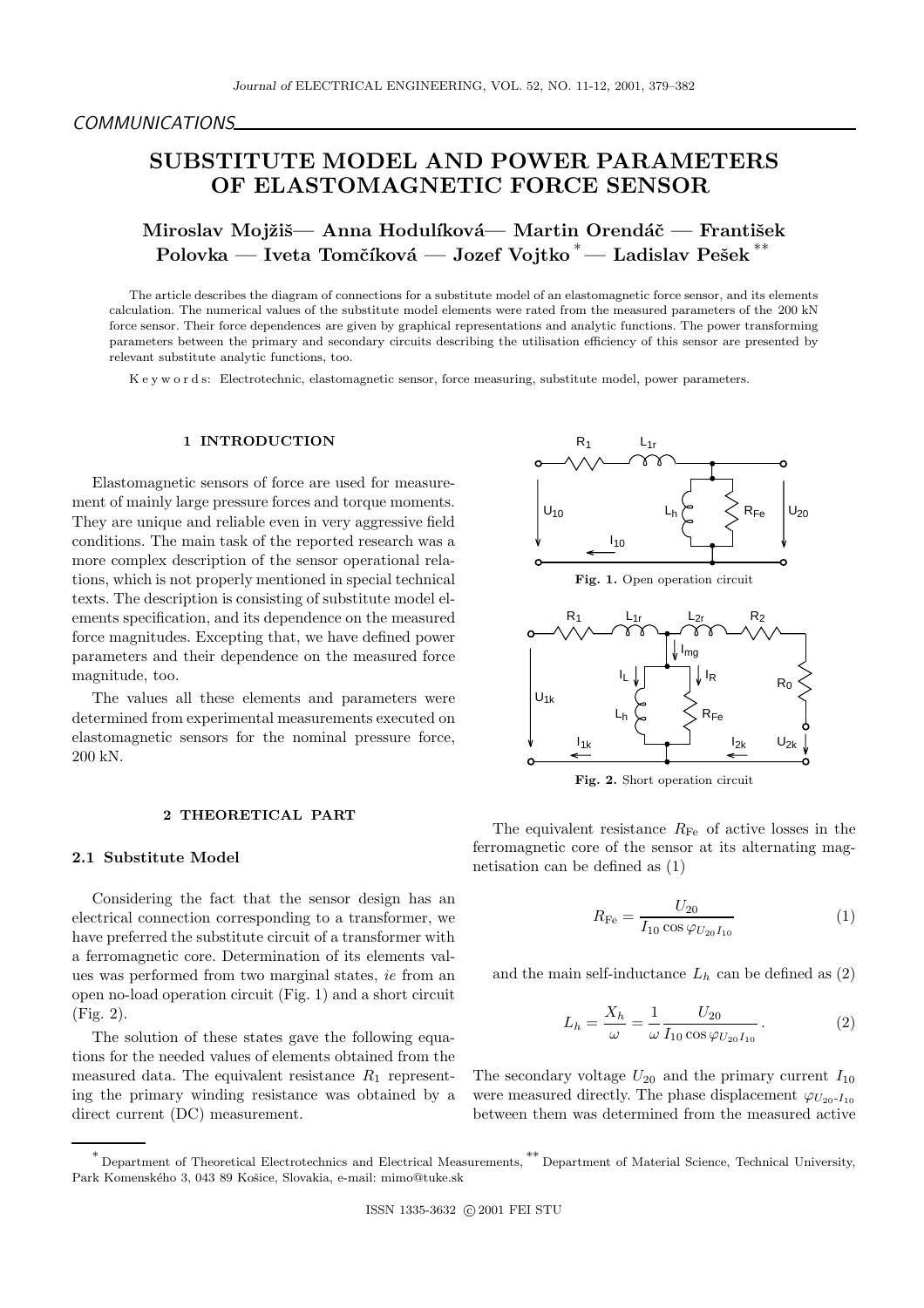input power  $(P)$  of the sensor by the schematic diagram in Fig. 5.

$$
\cos \varphi_{U_{20}I_{10}} = \frac{P}{U_{20}I_{10}} = \cos \varphi.
$$
 (3)

The leakage inductance of the primary winding  $L_{1r}$  can be defined from the measured and calculated values  $(U_{10},$  $I_{10}$ ,  $U_{20}$ , P) at constant frequency by equation (4)

$$
L_{1r} = \frac{1}{\omega} \left[ \sqrt{\left(\frac{U_{10}}{I_{10}}\right)^2 - \left(R_1 + \frac{U_{20}}{I_{10}}\cos\varphi\right)^2} - \frac{U_{20}}{I_{10}}\sin\varphi \right].
$$
 (4)

The active resistance  $R_2$  was determined directly by the direct current measurement, too.

The leakage reactance of the secondary winding  $L_{2r}$ was determined from the measured values on a short circuit run with the corresponding schematic diagram shown in Fig.  $2, (5)$ .

$$
I_{2r} = \frac{1}{\omega} \left[ \sqrt{\left(\frac{U_{20}}{I_{10}}\right)^2 - \left(\frac{I_{1k}}{I_{2k}}\right)^2 - \left(R_1 + R_0 + \frac{U_{20}}{U_{10}} \cos \varphi\right)^2} - \frac{U_{20}}{U_{10}} \sin \varphi \right].
$$
 (5)

Since the primary and secondary winding ratio of the tested sensor was  $N_1 : N_2 = 1$ , the secondary winding translation upon the primary values had no any sense and so we did not involve it in our substitution diagram.

#### **2.2 Power Parameters**

The loss number of the sensor ferromagnetic core was determined in dependence on the applied force values to obtain the possibility to sense a temperature rise of the sensor.

$$
z = \frac{P}{m} \qquad (\text{W/kg}; \text{W}, \text{kg}) \tag{6}
$$

where  $P$  is the total loss power input of the sensor core and  $m$  is its mass.

Because of the complex consideration of the power relations or sensor effectivity estimation, these parameters were selected:

• coefficient  $\gamma$  — expresses the output power  $P_2$  to input power  $P_1$  ratio of the sensor, *ie* what part of the electric input power of the sensor is utilizable on its output in dependence on the electrical rate sensor circuit and measured values.

$$
\gamma = \frac{P_2}{P_1} \qquad (1; \, \mathbf{W}, \, \mathbf{W}) \tag{7}
$$

• coefficient  $\alpha$  — expresses the utility output power of the sensor  $P_{2u}$  to input power  $P_1$  ratio.

$$
\alpha = \frac{P_{2u}}{P_1} = \left(\frac{P_2}{P_1}\right)_{F \neq 0} - \left(\frac{P_2}{P_1}\right)_{F=0} \quad (1; \, \text{W}, \, \text{W}) \tag{8}
$$

• coefficient  $\beta$  — expresses the utility output power of the sensor  $P_{2u}$  to input power in relation to unit operating force.





**Fig. 4.** Calculated values  $L_h$ ,  $L_{1r}$ ,  $R_{Fe}$  of sensor No. 3

## **3 EXPERIMENTAL PART**

# **3.1 Variables Measurement for Substitute Model**

The measurement of the variables necessary for elements parameters determination of the substitute model and for power parameters determination was realized by the equipment connection in Fig. 3.

Here PS is the power supply maintaining the sensor optimal working conditions (designed and made in our laboratory  $[2]$ , measuring equipment: f — frequency meter, A —ammeter, V — voltmeter, W — universal wattmeter. Resistor R*<sup>D</sup>* (resistance decade) served as a sensor loading on its output, R*<sup>o</sup>* was a protective resistor against secondary winding overload,  $L$  — hydraulic press for 400 kN force, S — elastomagnetic sensor.

Calculated values are given in Tab. 1

The measured characteristic curves in dependence on the loading force are in Fig. 4.

The analytical expressions of the characteristic curves were processed in MS Excel (10), (11), (12)

$$
L_h = -2 \times 10^{-7} F^3 + 0.0002 F^2 - 0.0619 F + 9.2757, (10)
$$

$$
R_{\text{Fe}} = -10^{-6}F^2 - 0.0056F + 3.6293\,,\tag{11}
$$

$$
L_{1r} = 8 \times 10^{-6} F^2 - 0.0025F + 0.6296.
$$
 (12)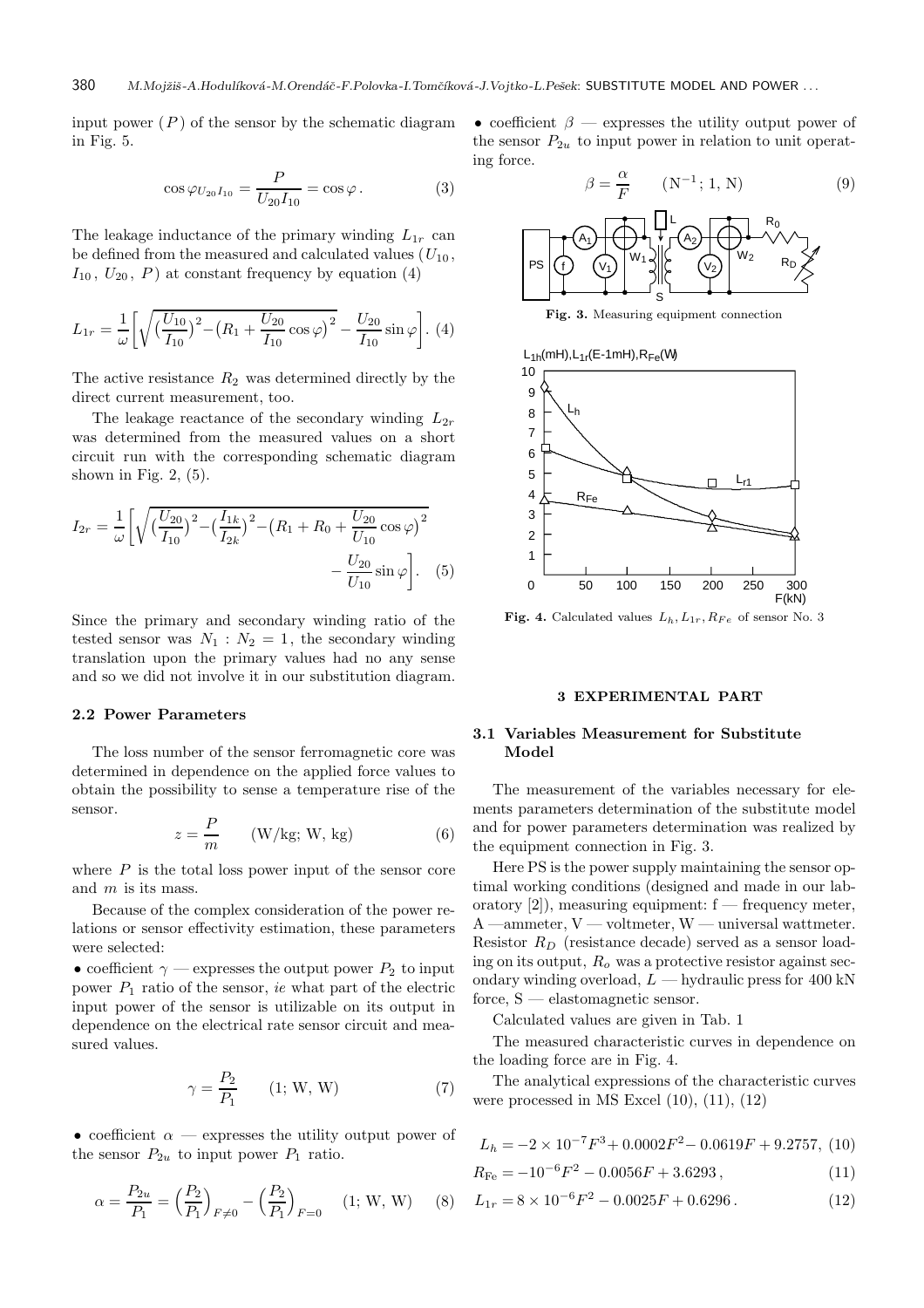

**Fig. 5.** Measurement of active losses at alternating magnetization in the sensor core

**Table 1.** Calculated values

| F<br>΄kΝ | $R_{\rm Fe}$ | $L_h$<br>(mH) | $L_{1r} \approx L_{2r}$<br>(mH) |
|----------|--------------|---------------|---------------------------------|
|          | 3.600        | 9.274         | 0.629                           |
| 100      | 3.140        | 4.795         | 0.460                           |
| 200      | 2.366        | 2.823         | 0.446                           |
| 300      | 1.855        | 1.997         | 0.430                           |

**Table 2.** Measured and calculated values

| F(kN) | $z_0$ (W/kg) | $z_k$ (W/kg) |
|-------|--------------|--------------|
|       | .125         | 0.875        |
| 40    | 0.942        | 0.798        |
| 80    | 0.710        | 0.625        |
| 120   | 0.530        | 0.487        |
| 160   | 0.405        | 0.375        |
| 200   | 0.323        | 0.300        |
| 300   | ${0.216}$    | 0.198        |

#### **3.2 Variables Measurement for Power Parameters**

The measurement of the variables necessary for power parameters determination  $(\alpha, \beta, \gamma)$  was realized by the equipment shown in Fig. 3. The measurement of active losses originated in the sensor core at alternating magnetization was realized by the equipment in Fig. 5.

Description of the schematic diagram is given in chapter 3.1. The measured and calculated values of the loss number  $z<sub>o</sub>$  for no-load condition  $R<sub>D</sub> = 10 \text{ k}\Omega$  and for short — circuit run  $z_k$  where  $R_D = 0 \Omega$  are mentioned in Tab. 2 and graphically represented in Fig. 6 (the sensor core mass  $m = 0.56$  kg, protective resistor  $R_0 = 2.8 \Omega$ ). The equivalent analytical expressions in dependence on loading force are:  $(13)$ ,  $(14)$ 

$$
z_0 = 11.068 \, e^{-0.0058F},\tag{13}
$$

$$
z_k = 9.1328 \, e^{-0.0053F} \,. \tag{14}
$$

The calculated values of power parameters  $\alpha$ ,  $\beta$ ,  $\gamma$  are in Tab. 3 and the behaviour of  $\beta$  is represented by Fig. 6. Various R*<sup>D</sup>* values represent, in this case relevant, the input equipment resistance for the sensor output signal processing and are marked as index of parameters  $\alpha, \beta, \gamma$ .

The analytical expressions of the power parameters characteristic curves in dependence on loading force are:

$$
\alpha_{500} = -0.0048F^2 + 2.8369F - 39.2, \qquad (15)
$$

$$
\gamma_{500} = 0.0005F^2 - 0.2761F + 48.719,\tag{16}
$$

$$
\beta_{100} = 7 \times 10^{-7} F^3 - 0.0004 F^2 + 0.0649 F + 5.1767, \quad (17)
$$

$$
\beta_{500} = -2 \times 10^{-5} F^2 + 0.0033F + 1.71, \qquad (18)
$$

$$
\beta_{2000} = -4 \times 10^{-6} F^2 + 0.0008F + 0.478 \,. \tag{19}
$$

# **4 CONCLUSION**

Our experimental results, *ie* measured and calculated element values of the elastomagnetic substitute model have a decreasing trend with an increasing load of the sensor.

These shapes of characteristics are in correspondence with the sensor metrological properties [3], [4], and with the evident fundamental principle of this sensor [1].

At a positive magnetostriction coefficient of the core material, the acting pressure force causes a decrease of the material permeability. Due to it, the sensor output voltage signal decreases too, which is in accordance with the main self-inductance decline tendency.

Decreasing magnetization losses of the sensor core material do not mean the equivalent resistance increasing

**Table 3.** Calculated values of power parameters

| $\rm(kN)$<br>$F$ (  | 50                      |                     |                                          | 100                     |                           |                     | 150                             |                             |                       |
|---------------------|-------------------------|---------------------|------------------------------------------|-------------------------|---------------------------|---------------------|---------------------------------|-----------------------------|-----------------------|
| $R_D$<br>$(\Omega)$ | $\alpha$<br>$(10^{-5})$ | ′kN<br>$10^{\circ}$ | $\gamma$<br>-51<br>$^{\prime}10^{\cdot}$ | $\alpha$<br>$(10^{-5})$ | ΊĸΝ<br>$10^{\circ}$       | $\sim$<br>$10^{-5}$ | $\alpha$<br>$-5^{\circ}$<br>10  | $^{\prime}10^{-5}$ ,<br>'kN | $\sim$<br>$10^{-5}$   |
| 100                 | 370                     | 7.4                 | 152                                      | 820                     | 8.2                       | 107                 | $1160\,$                        | 7.7                         | 73.2                  |
| 500                 | 88                      | 1.76                | 36.4                                     | 200                     | 2.0                       | 25.2                | 278                             | 1.85                        | 17.4                  |
| 2000                | 20                      | 0.40                | 9.66                                     | 57                      | 0.57                      | 6.02                | 77                              | 0.51                        | 4.0                   |
|                     | 200                     |                     |                                          | 250                     |                           |                     | 300                             |                             |                       |
| (kN)<br>$F\wr$      |                         |                     |                                          |                         |                           |                     |                                 |                             |                       |
| $R_D$<br>$(\Omega)$ | $\alpha$<br>$(10^{-5})$ | /kN<br>$10^{-5}$    | $\gamma$<br>$(10^{-5})$                  | $\alpha$<br>$(10^{-5})$ | $^\prime10^{-5}$ /<br>'kN | $\sim$<br>$10^{-5}$ | $\alpha$<br>$^{\prime}10^{-5})$ | $(10^{-5})$<br>'kN          | $\sim$<br>$(10^{-5})$ |
| 100                 | 1397                    | 6.53                | 50.3                                     | 1509                    | 6.04                      | 38.1                | 1616                            |                             | 28.4                  |
| 500                 | 337                     | 1.68                | 11.5                                     | 361                     | 1.44                      | 9.17                | 381                             | 5.38<br>1.30                | 6.34                  |